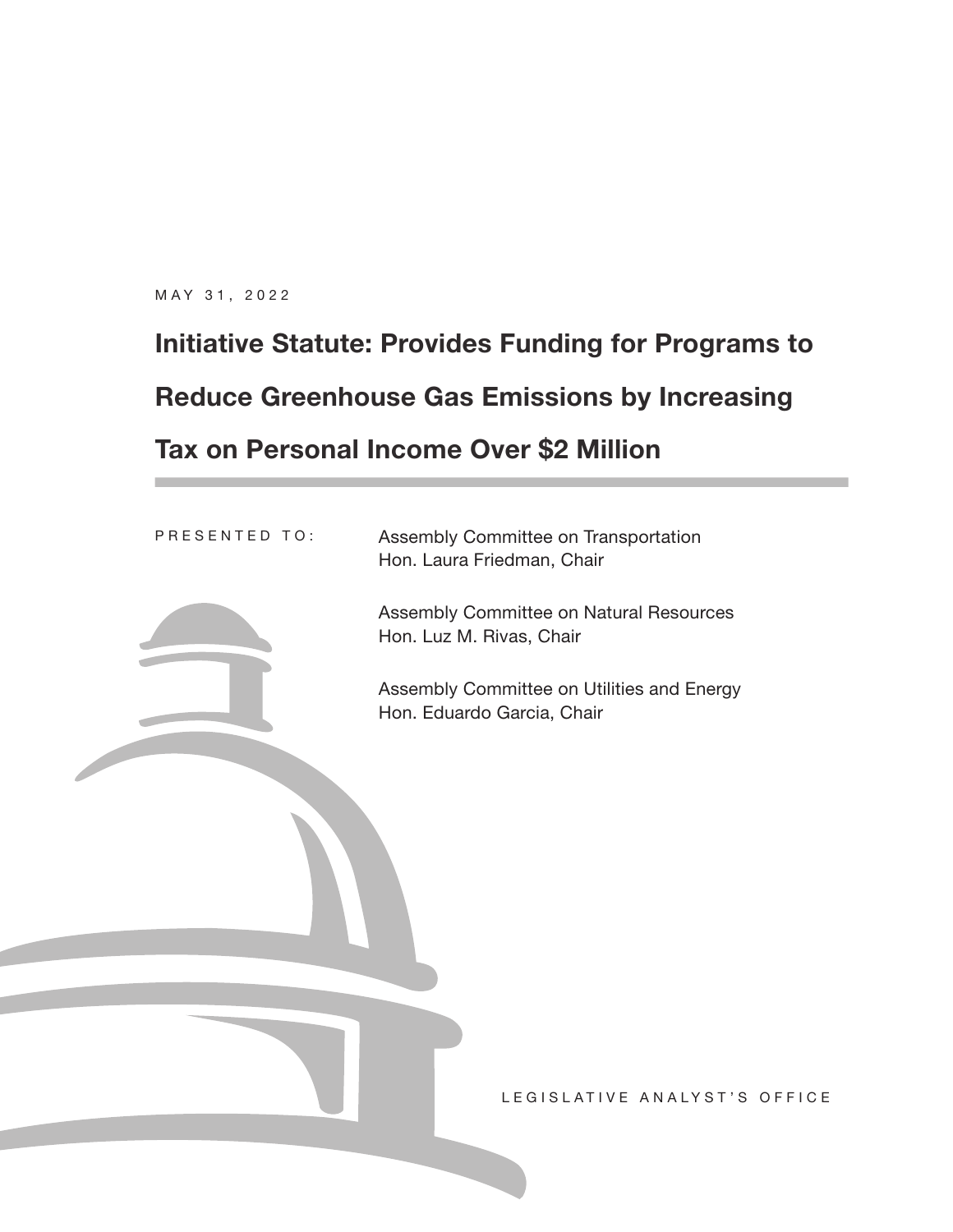# **LAO Role in the Initiative Process**

#### Fiscal Analysis Prior to Signature Collection

- State law requires our office to work with the Department of Finance to prepare a joint impartial fiscal analysis of each initiative before it can be circulated for signatures. State law requires that this analysis provide an estimate of the measure's fiscal impact on the state and local governments.
- A summary of the estimated fiscal impact is included on petitions that are circulated for signatures.

#### Analyses for Qualified Measures

- State law requires our office to provide impartial analyses of all statewide ballot propositions for the statewide voter information guide, including a description of the measure and its fiscal effects.
- We are currently in the process of preparing these materials for the November 2022 ballot. As such, the fiscal effects discussed in this handout are generally based on our earlier analysis prior to signature collection.

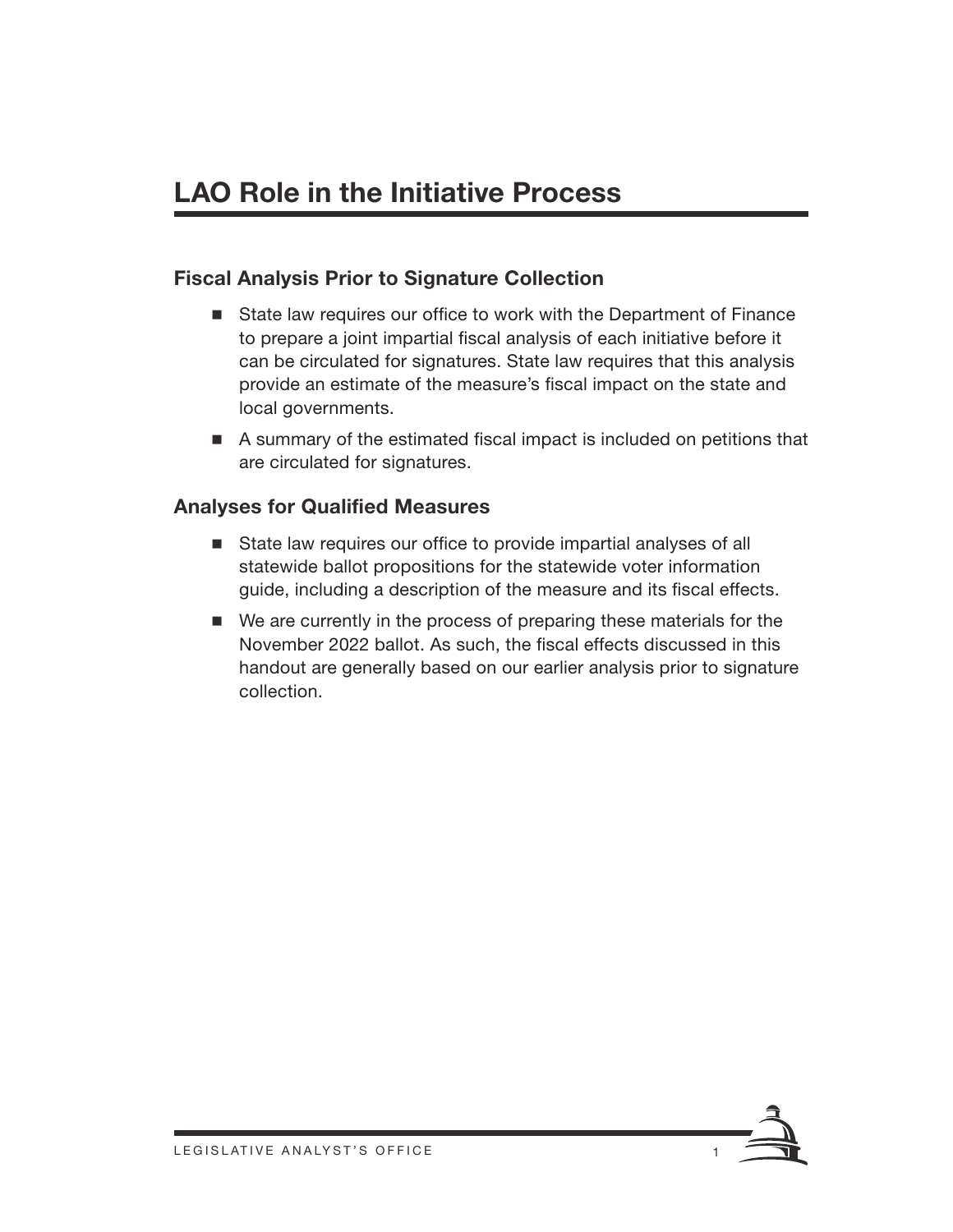# **Background**

#### California Personal Income Taxes

■ The state collects a personal income tax on income earned within the state. Last year, the personal income tax raised over \$120 billion in revenue. Most of the revenue goes to the General Fund.

#### Zero-Emission Vehicle Efforts

- To help meet state greenhouse gas and air quality goals, the state undertakes various efforts to promote "zero-emission vehicles" (ZEVs), such as electric cars and hydrogen fuel cell cars.
- **Spending.** In recent years, state spending for ZEV programs such as rebates for ZEVs and incentives to install charging stations generally has been in the hundreds of millions of dollars annually, though the state's 2021-22 budget included \$3.9 billion over three years for these purposes.
- *Regulations.* Regulations meant to promote ZEV adoption include requiring ride-sharing companies (such as Uber and Lyft) to use an increasing number of ZEVs for their services and requiring automobile manufacturers to sell increasing numbers of ZEVs.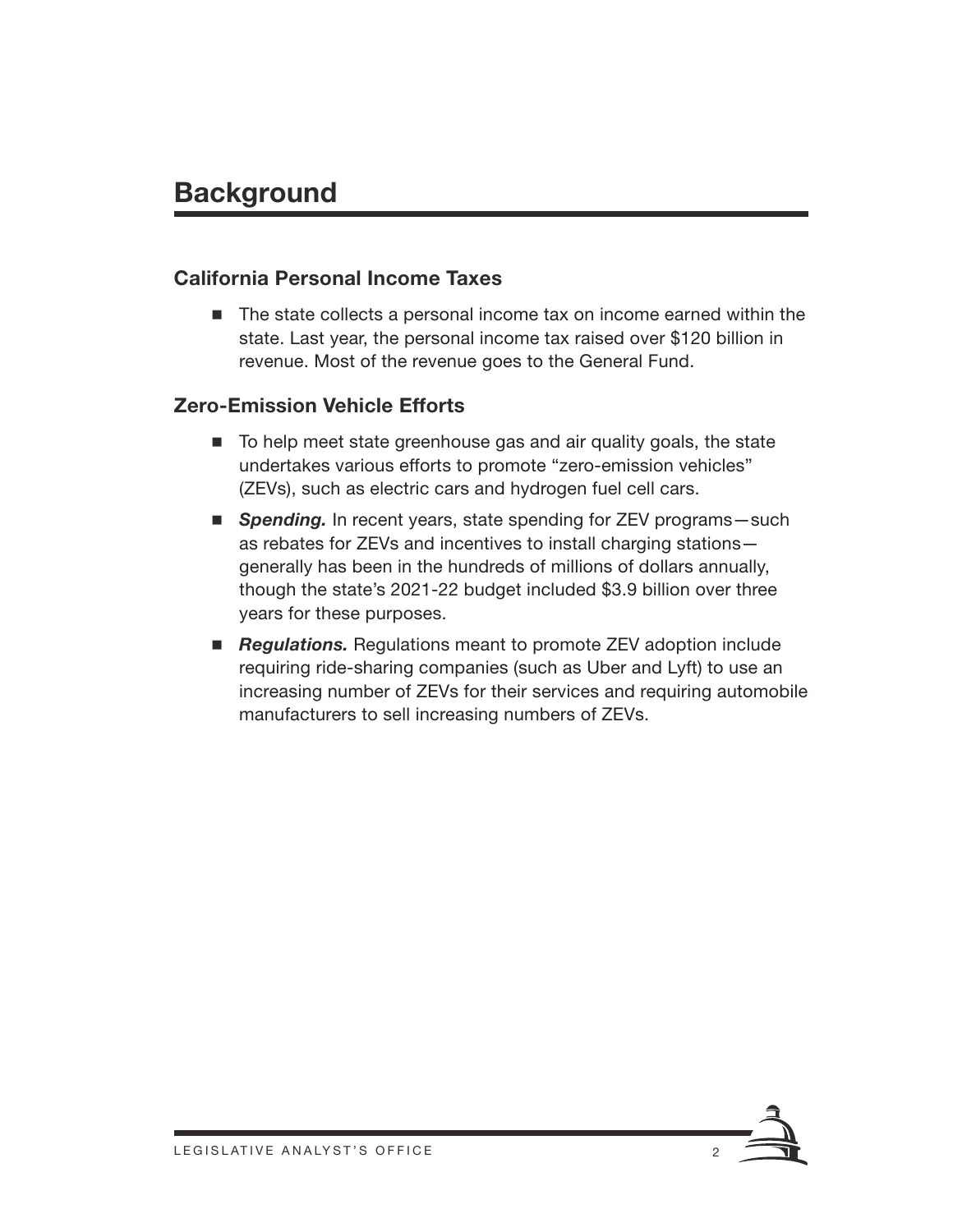# **Background**

#### *(Continued)*

#### Wildfire Response and Prevention Programs

- *Response.* The California Department of Forestry and Fire Protection (CalFire) is the primary entity responsible for wildfire suppression activities—commonly known as firefighting—on about one-third of the land area in California. Over the past several years, CalFire has spent about \$2 billion annually on wildfire suppression activities, with higher amounts in recent years.
- **Prevention.** The state also runs programs to reduce the chances that wildfires will start and to limit the damage they cause when they do occur—also known as wildfire prevention and mitigation. Some examples of wildfire prevention activities include forest resilience projects (such as conducting prescribed fires and thinning overgrown forests) and creating defensible space. In recent years, the state has spent about \$300 million annually on wildfire prevention, with a significant one-time funding increase of roughly \$1 billion in 2021-22.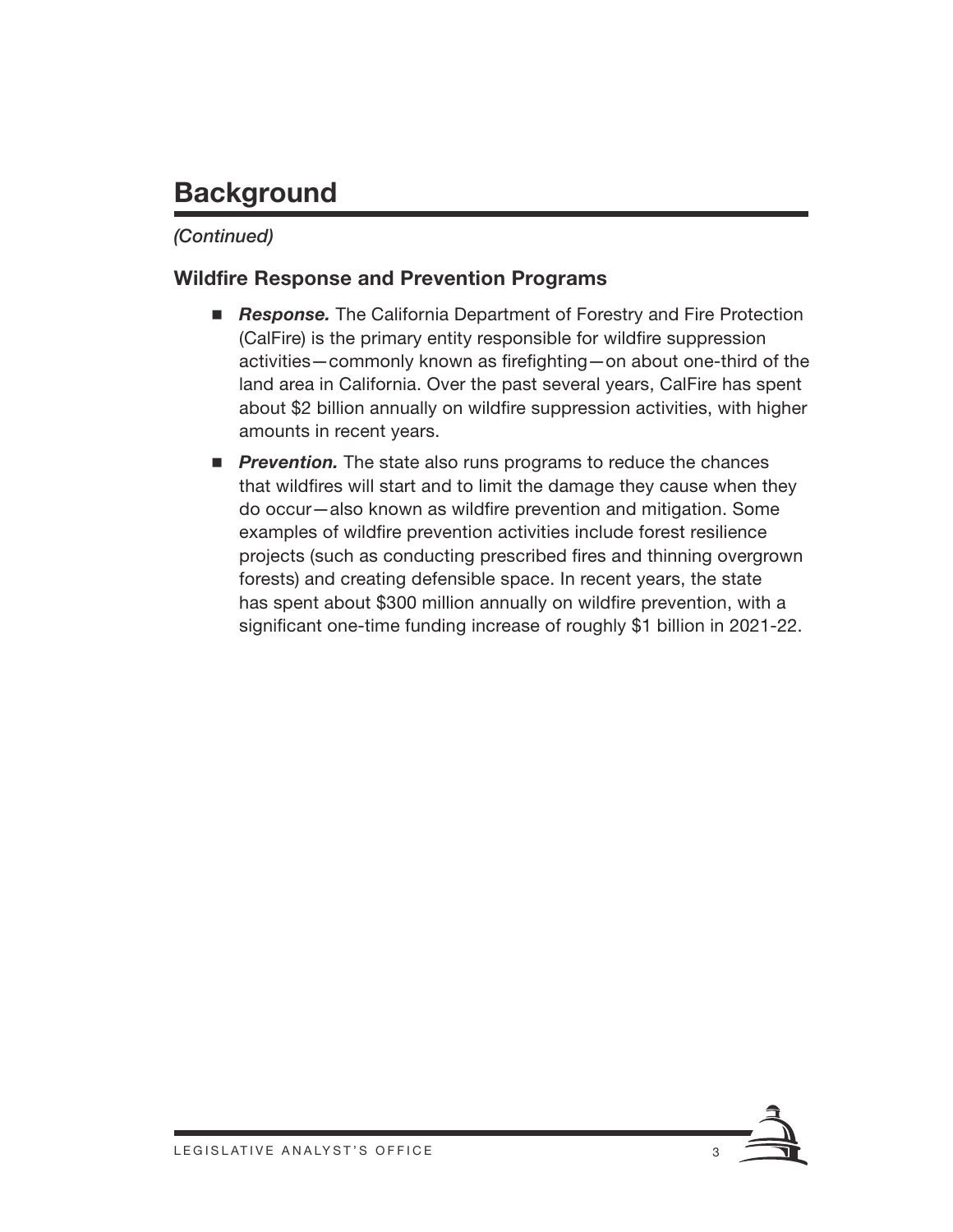### **Proposal**

#### Increases Income Taxes for High-Income Taxpayers

- $\blacksquare$  This measure increases the personal income tax for taxpayers earning more than \$2 million annually. These taxpayers would pay an additional tax of 1.75 percent on the share of their income above \$2 million.
- $\blacksquare$  This tax increase would end the earliest of: (1) January 1, 2043 or (2) beginning January 1, 2030, the January 1 following three consecutive calendar years in which statewide greenhouse gas emissions have been reduced by 80 percent below 1990 levels.

#### Allocates Additional Revenue to Support ZEVs and Wildfire **Activities**

- *ZEV Incentives and Other Mobility Options (45 percent).* Forty-five percent of revenue would be continuously appropriated to the California Air Resources Board (CARB) for programs to promote ZEVs, as well as other mobility options.
	- In initial years, at least two-thirds of the overall funding must be targeted to programs that support deployment of new passenger ZEVs.
	- CARB would determine how to allocate the rest of the funds. Eligible programs include incentives for heavy-duty ZEVs and other mobility options (electric bikes and protected bike lanes, for example.)
	- At least half of this category of funding must go to programs that primarily benefit residents who live in or near low-income and disadvantaged communities.

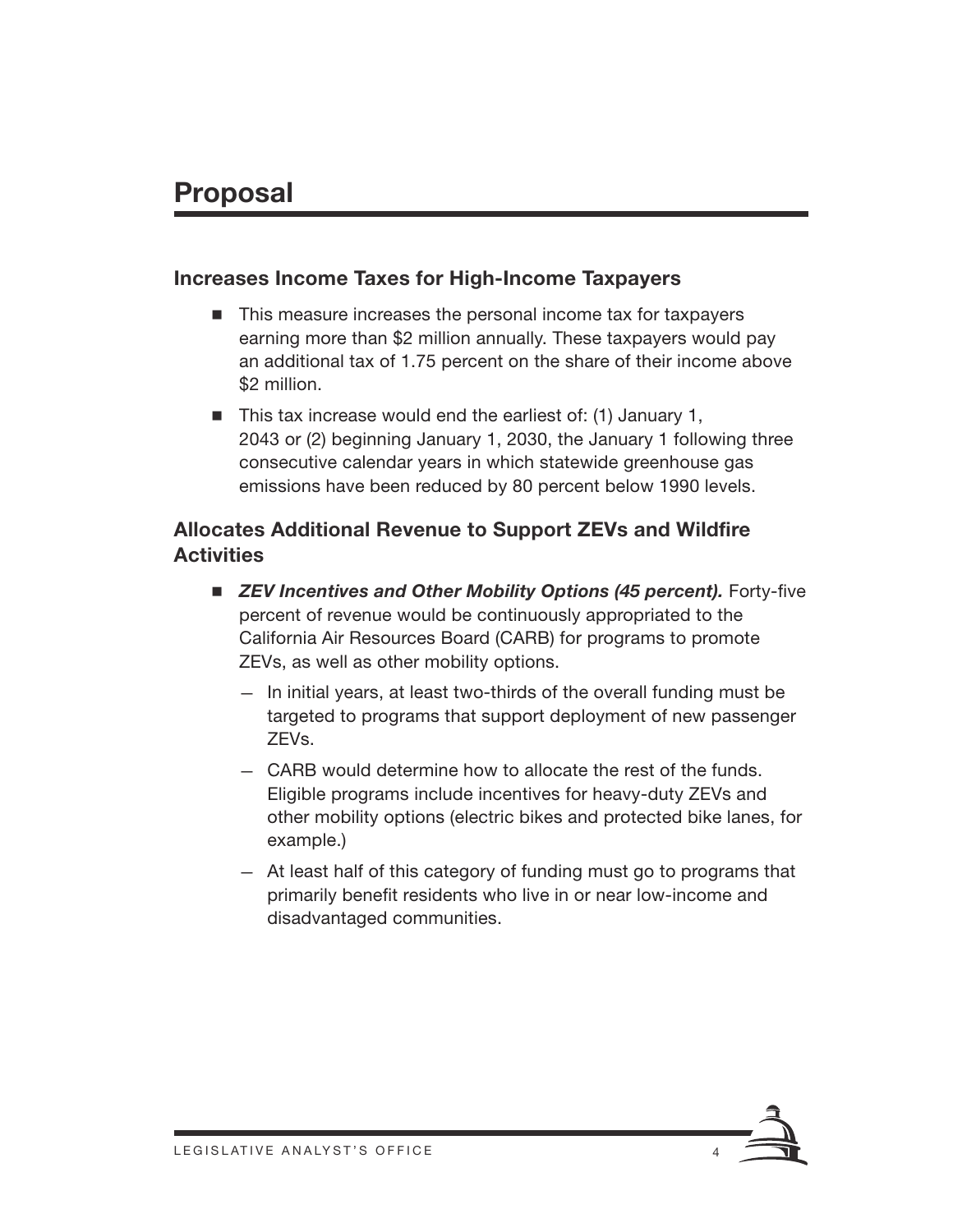# **Proposal**

#### *(Continued)*

- *ZEV Fueling Infrastructure (35 Percent).* Thirty-five percent would be continuously appropriated to the California Energy Commission for programs to increase the availability of ZEV infrastructure.
	- Funding would be used for multifamily dwelling charging stations, single-family charging stations, fast fueling infrastructure for passenger vehicles, and medium- and heavy-duty fueling infrastructure.
	- At least half of the ZEV fueling infrastructure funding must be dedicated to projects that benefit residents who live in or near low-income and disadvantaged communities.
- **E** *Wildfire Suppression and Prevention (20 Percent).* Twenty percent would be continuously appropriated for wildfire-related activities.
	- Of this amount, 75 percent would go to CalFire. Top priority must be given to hiring and training firefighters, and in the first six years no more than one-quarter of the CalFire funding can be used for defensible space, home hardening, and forest resilience programs.
	- The remaining 25 percent of overall funding for wildfire-related activities would go to the Office of the State Fire Marshal for wildfire suppression and prevention activities.